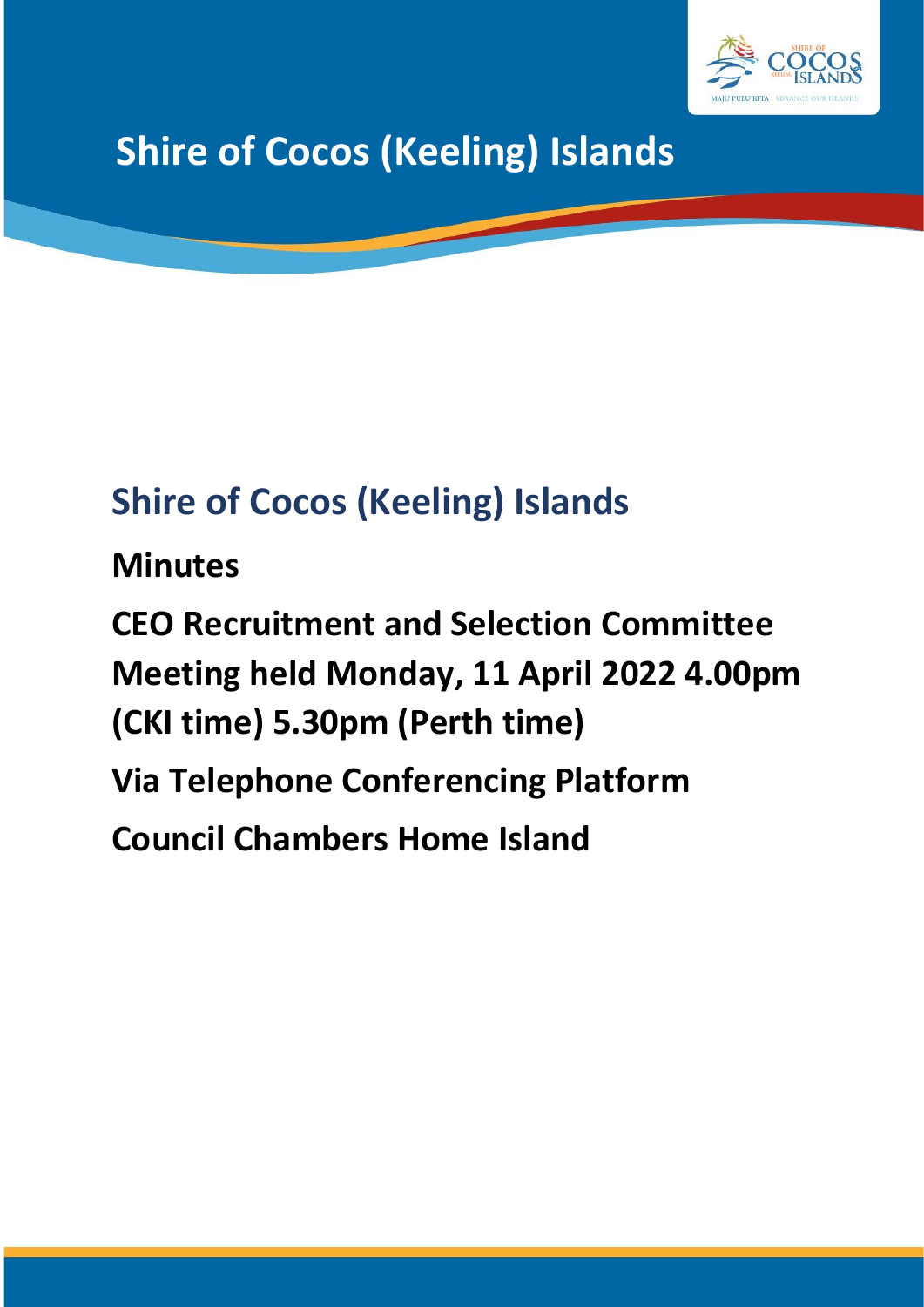

## **OUR VALUES**

**Service**

Provide the best service we can.

We serve the community and each other.

#### **Accountability**

We take responsibility for our own actions.

We do what we say we will do.

Mistakes are an opportunity to learn.

#### **Support**

We support our team and our community.

Look for opportunities to help each other.

#### **Respect**

We respect and value others.

Our interactions are always respectful towards others.

#### **Integrity**

We will be honest and transparent with all our dealings.

Maintain confidentiality.

Trust each other.

### **Achievement**

Being proactive and enabling the outcomes.

Be creative and think outside the square.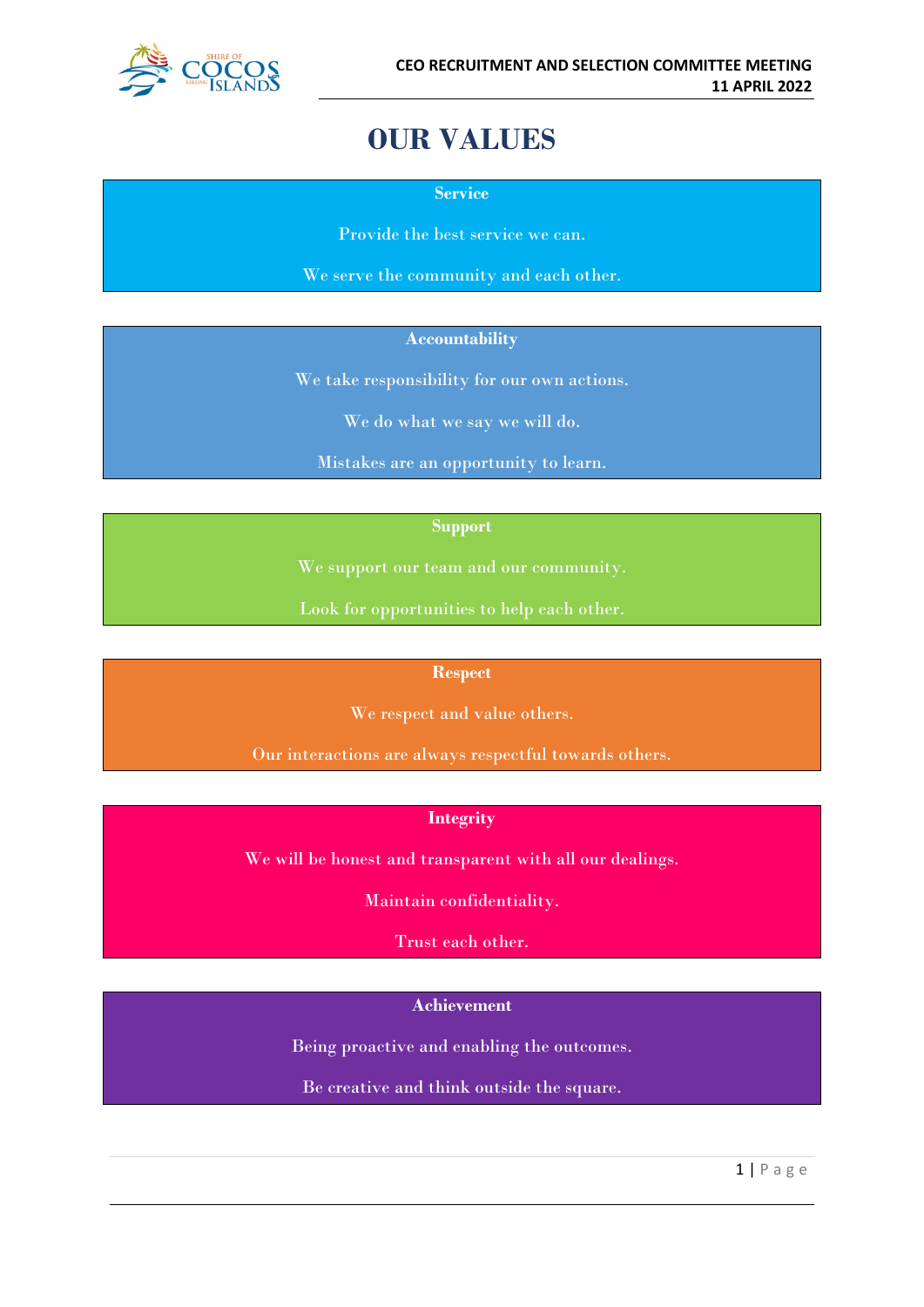

#### **TABLE OF CONTENTS**

| <b>ITEM</b>    | <b>SUBJECT</b>                                              |   |
|----------------|-------------------------------------------------------------|---|
| $\mathbf{1}$   | <b>OPENING/ANNOUNCEMENTS OF VISITORS</b>                    | 3 |
| $\overline{2}$ | ATTENDANCE/APOLOGIES/LEAVE OF ABSENCE (PREVIOUSLY APPROVED) | 3 |
| 3              | <b>DECLARATION OF INTERESTS</b>                             | 3 |
| 4              | <b>CONFIRMATION OF MINUTES OF PREVIOUS MEETING</b>          | 3 |
| 5              | <b>REPORTS</b>                                              | 3 |
| 5.1            | SHORTLISTING OF APPLICANTS FOR INTERVIEW                    | 3 |
| 5.2            | <b>FINALISE INTERVIEW QUESTIONS</b>                         | 4 |
| 5.3            | <b>FINALISE INTERVIEW DETAILS</b>                           | 5 |
| 6              | <b>CLOSURE</b>                                              | 5 |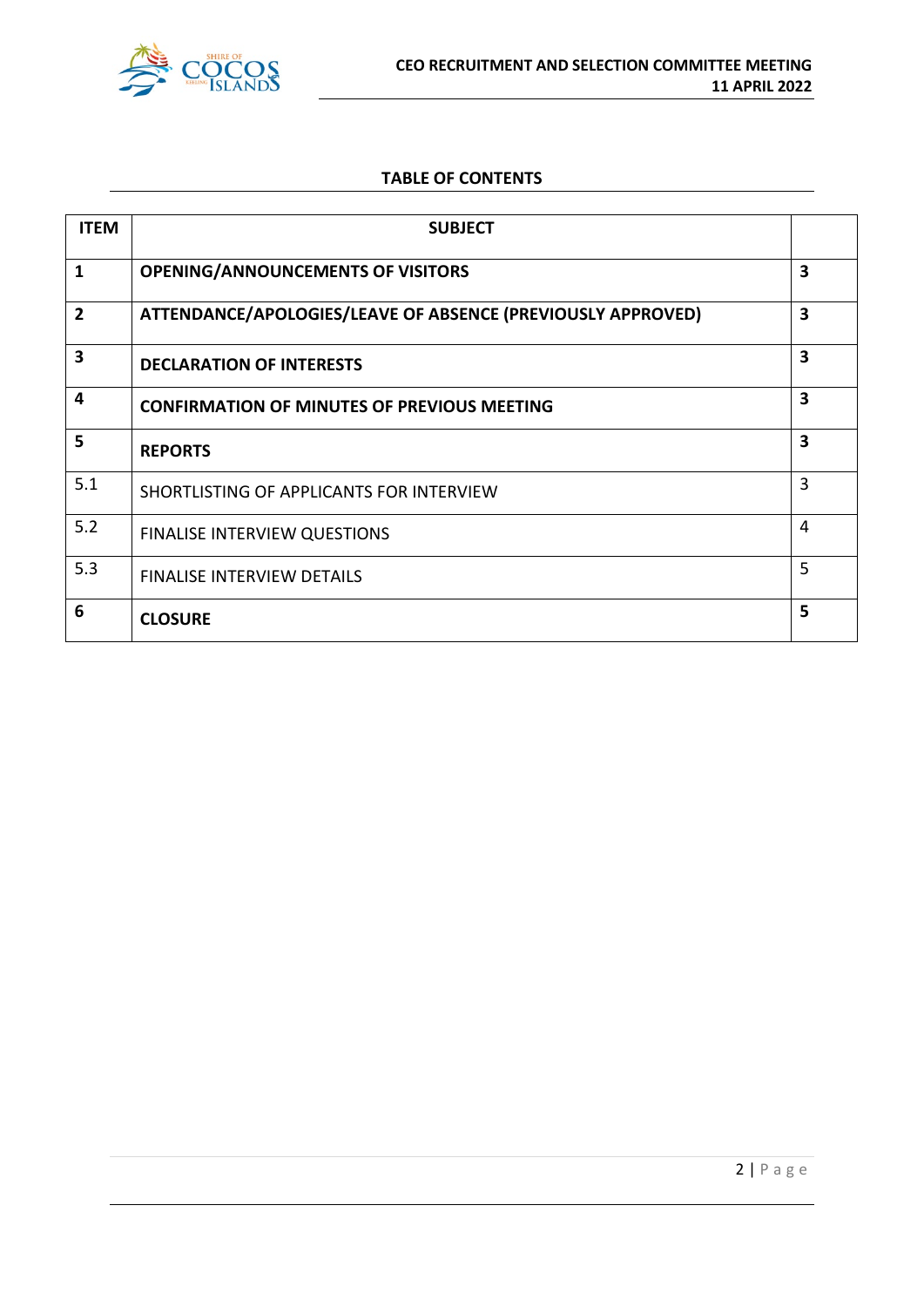

## **1. OPENING/ANNOUNCEMENTS OF VISITORS**

The Chair declared the meeting open at 4:00pm. As this is not a public meeting, there are not members of the public in attendance.

## **2. ATTENDANCE/APOLOGIES/LEAVE OF ABSENCE (PREVIOUSLY APPROVED)**

| <b>Committee Member</b>       | Cr Lacy – Chair (via telephone conference)<br>Cr Liu-Deputy Chair (via telephone conference)<br>Cr Minkom<br>Cr Young |
|-------------------------------|-----------------------------------------------------------------------------------------------------------------------|
| <b>Independent Member</b>     | Ms A Selvey (via telephone conference)                                                                                |
| <b>Recruitment Consultant</b> | Mr J Phillips (via telephone conference)                                                                              |
| Officers:                     | K Small, CEO                                                                                                          |
| <b>Apologies:</b>             | Nil                                                                                                                   |

#### **3. DECLARATION OF INTERESTS**

Ms A Selvey declared an impartiality interest for Candidate K as she has been listed as a referee for that candidate.

#### **4. CONFIRMATION OF MINUTES OF PREVIOUS MEETINGS**

Minutes of the Meeting of the CEO Recruitment and Selection Committee held on 1 March 2022 as attached.

**MOVED MS SELVEY SECONDED CR LIU**

**THAT THE COMMITTEE BY SIMPLE MAJORITY PURSUANT TO SECTION 3.18 OF** *THE LOCAL GOVERNMENT ACT 1995 (WA) (CKI)* **RESOLVES TO RECEIVE THE MINUTES OF THE CEO RECRUITMENT AND SELECTION COMMITTEE HELD ON THE 1 MARCH 2022.**

#### **THE MOTION WAS PUT AND DECLARED CARRIED (5/0)**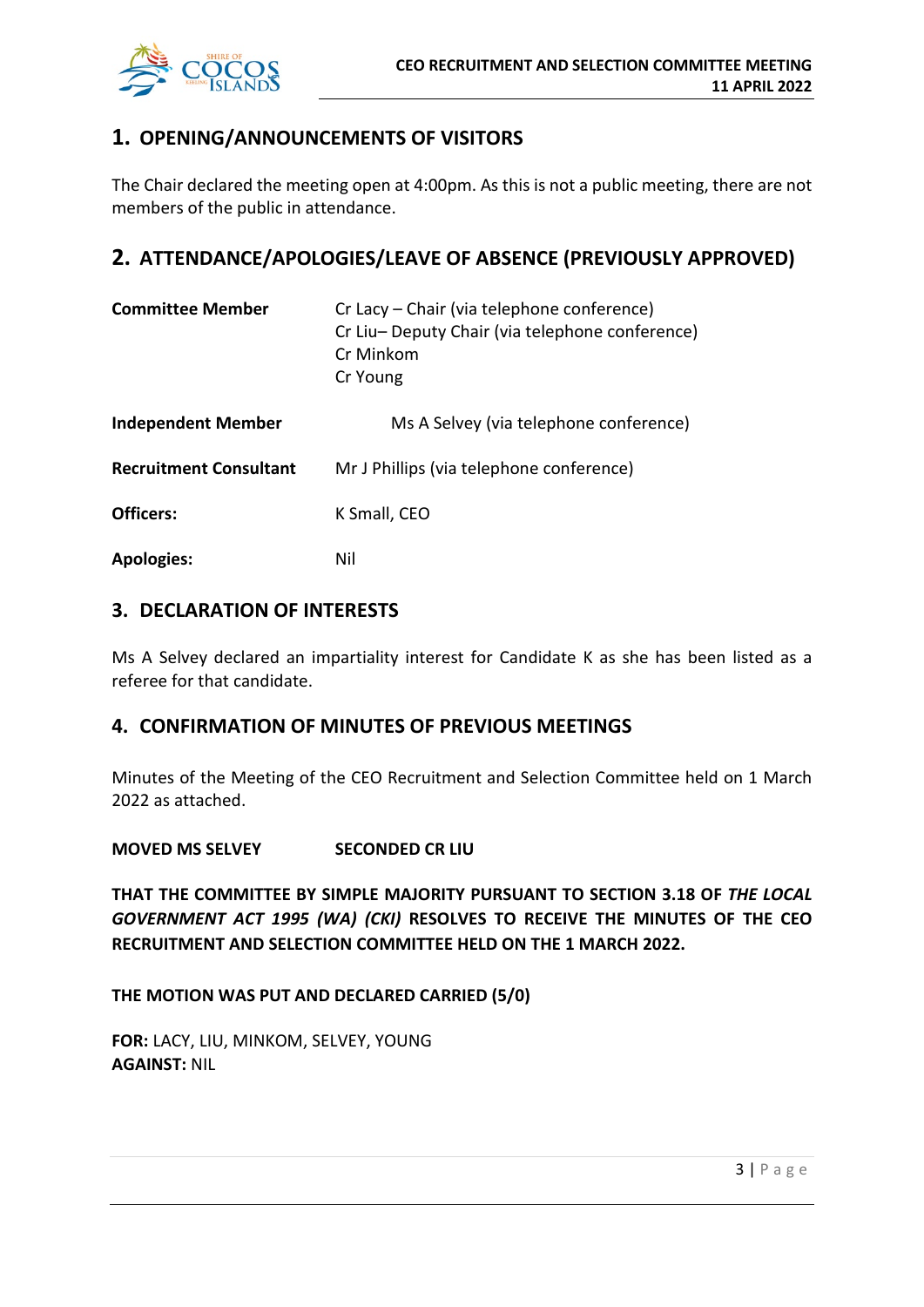

### **5. REPORTS**

#### **5.1 SHORTLISTING OF APPLICANTS FOR INTERVIEW**

#### **Report Information**

| Date:                   | 7 April 2022                                             |
|-------------------------|----------------------------------------------------------|
| Disclosure of Interest: | Nil                                                      |
| Report Prepared by:     | John Phillips - Consultant                               |
| Attachments:            | Confidential - Applications received for position of CEO |

#### **Report Purpose**

To consider all applications received for the position of CEO for the Shire of Cocos (Keeling) Islands and to develop a shortlist for interviews.

#### **Relevant Documents**

#### Available for viewing at the meeting

Nil

#### **Background**

Advertising for the position of CEO for the Shire concluded on Monday 4 April 2022. The position was advertised statewide in compliance with R18.A of the *Local Government (Administration) Regulations 1996.*

All applications have been provided to all members of this Committee for review.

#### **COMMITTEE RESOLUTION – ITEM NO 5.1**

#### **MOVED CR LACY SECONDED MS SELVEY**

**THAT APPLICANTS M, W, Y, G, AND K BE INVITED TO INTERVIEW FOR THE SHIRE OF COCOS (KEELING) ISLANDS POSITION OF CHIEF EXECUTIVE OFFICER.**

#### **THE MOTION WAS PUT AND DECLARED CARRIED (5/0)**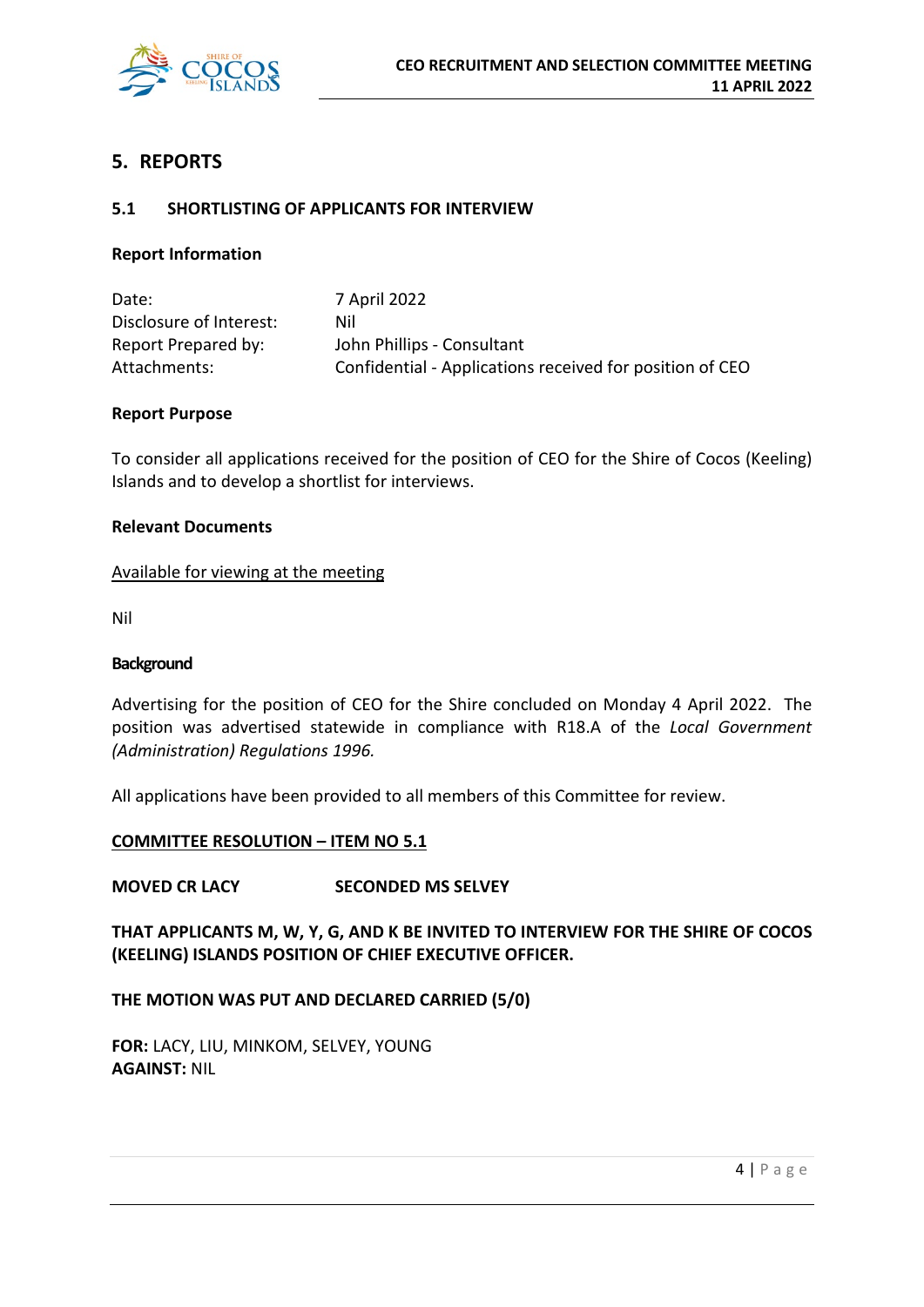

#### **5.2 FINALISE INTERVIEW QUESTIONS**

#### **Report Information**

| Date:                   | 7 April 2022                                               |
|-------------------------|------------------------------------------------------------|
| Disclosure of Interest: | Nil                                                        |
| Report Prepared by:     | John Phillips - Consultant                                 |
| Attachments:            | Confidential - Draft Interview Questions - CEO Recruitment |

#### **Report Purpose**

To consider draft interview questions for the position of CEO for the Shire of Cocos (Keeling) Islands and to adopt a final version.

#### **Relevant Documents**

#### Available for viewing at the meeting

Nil

#### **Background**

Draft interview questions have been provided to all Committee Members for discussion and final adoption.

#### **COMMITTEE RESOLUTION – ITEM NO 5.2**

**MOVED CR MINKOM SECONDED CR YOUNG**

**THAT THE COMMITTEE APPROVES THE INTERVIEW QUESTIONS AS PROVIDED BY THE RECRUITMENT CONSULTANT WITH THE ADDITION OF A QUESTION RELATING TO LOCAL GOVERNMENT COMPLIANCE TO BE EMAILED TO THE COMMITTEE FOR REVIEW AND ENDORSEMENT.**

**THE MOTION WAS PUT AND DECLARED CARRIED (5/0)**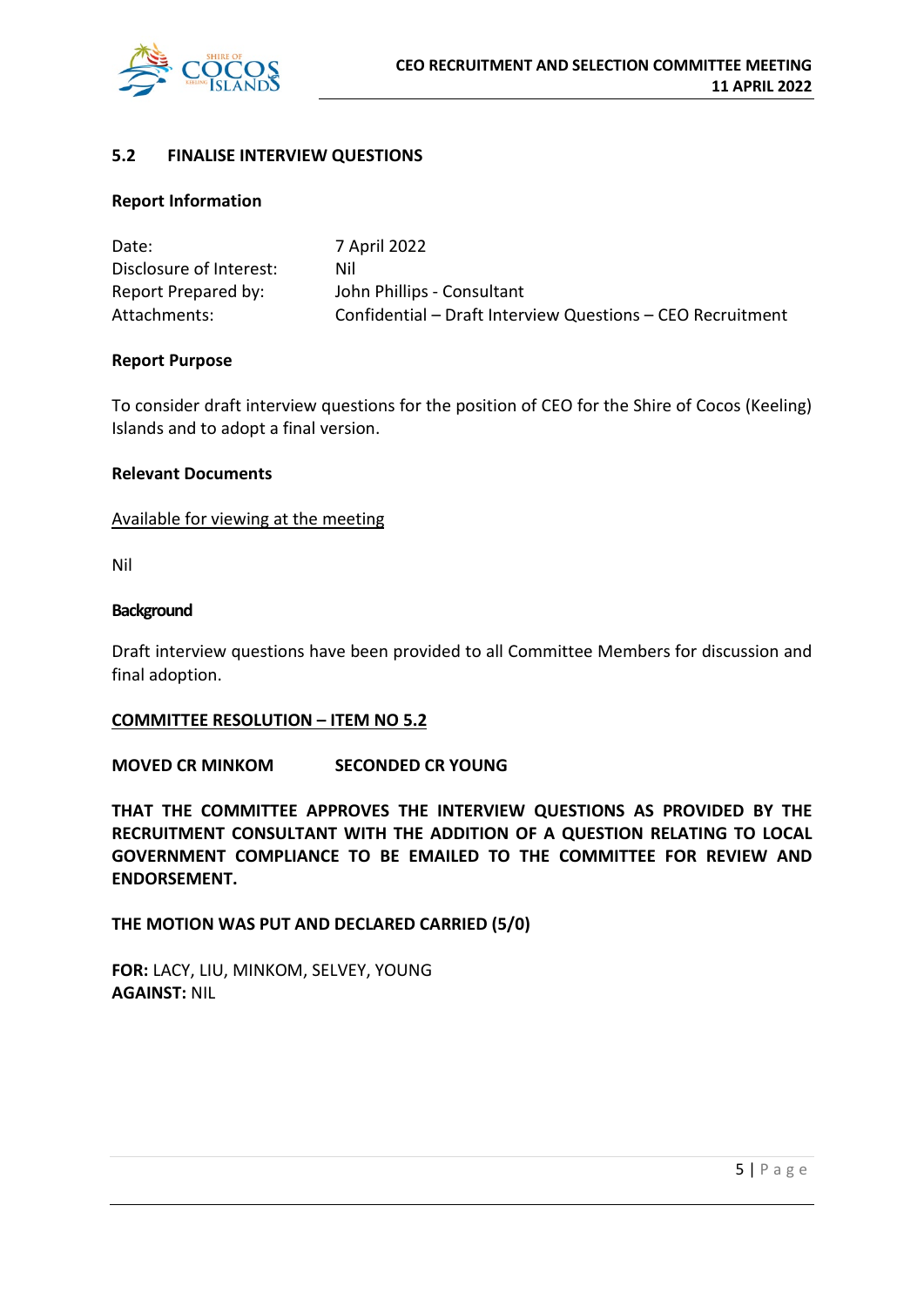

#### **5.3 FINALISE INTERVIEW DETAILS**

#### **Report Information**

| Date:                   | 7 April 2022               |
|-------------------------|----------------------------|
| Disclosure of Interest: | Nil                        |
| Report Prepared by:     | John Phillips - Consultant |
| Attachments:            | Nil                        |

#### **Report Purpose**

For the Committee to confirm the interview details such as location and dates, and to determine the medium to interview applicants. (ie. In person, via Teams/Zoom capability).

#### **Relevant Documents**

Available for viewing at the meeting

Nil

#### **Background**

Interview dates have been tentatively scheduled for 20 and 21 April 2022 to be held in Perth. Travel arrangements need to be confirmed to determine location, dates and interview medium.

#### **COMMITTEE RESOLUTION – ITEM NO 5.3**

**MOVED CR MINKOM SECONDED CR LIU**

**THAT THE INTERVIEW BE CONDUCTED ON THE 20 AND/OR 21 APRIL 2022, TO BE HELD IN PERTH, AND WHERE REQUIRED BY TEAMS/ZOOM TECHNOLOGY, LOCATION TO BE BOOKED BY THE CEO IN CONSULTATION WITH THE RECRUITMENT CONSULTANT**

**THE MOTION WAS PUT AND DECLARED CARRIED (5/0)**